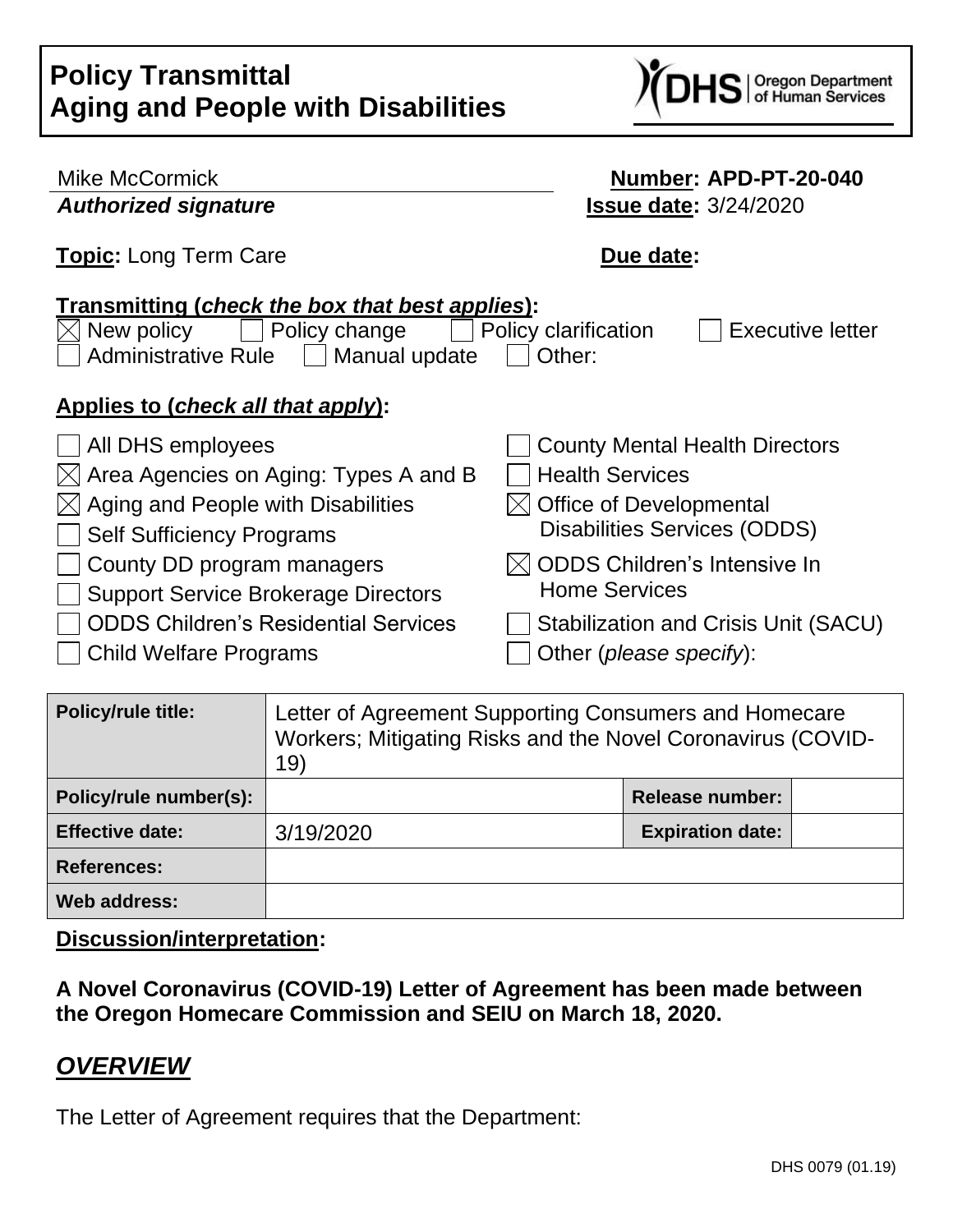- Allow more flexibility in the delivery of services;
- Be more flexible on the use of overtime;
- Use secure emails to communicate additional service authorization and receive vouchers;
- Increase the availability of Personal Protective Equipment;
- Ensure that HCWs will not lose hours or provider numbers for missing work; and
- Strengthen communication with workers, consumers and SEIU.

# *SPECIFIC LOA REQUIREMENTS*

### *OVERTIME APPROVALS*

Local offices may prior-authorize short term overtime tied to a consumer(s) needs not being met because of workforce shortages caused by COVID-19. This includes unavailability of other workers who typically provide services and supports to the individual. If needed, exceptions may be made to:

- Increase hours for a consumer for a limited time; and
- Relax the HCW Weekly Caps for an individual or for multiple consumers.

# SEE [APD-PT-20-041](http://www.dhs.state.or.us/policy/spd/transmit/pt/2020/pt20041.pdf)

### *EMAIL AUTHORIZATION*

To ensure timely services, Case Managers may provide additional hours authorization via secure email instead of waiting for a new voucher to be issued. This email will serve as prior authorization.

- Case Managers must:
	- o Narrate the approval; and
	- o Ensure that appropriate authorizations including updated vouchers are finalized and sent through the mail.

### *EMAIL SUBMISSION OF VOUCHERS*

HCWs will be able to email their vouchers, via secure email, to avoid further potential exposure to themselves and the local office staff.

- Local offices should continue work to establish shared email boxes.
	- o APD offices should direct HCWs to setup an account on the DHS platform at [https://secureemail.dhsoha.state.or.us/encrypt.](https://secureemail.dhsoha.state.or.us/encrypt) Scanned vouchers can then be sent through this account. Vouchers should never be sent directly from the HCW's personal email.
	- o AAAs should follow local management instructions.

### *VOUCHER SIGNATURES*

If the consumer or HCW has been exposed to, or shows symptoms of, COVID-19, the HCW can submit a voucher without a consumer-employer's signature. This waiver is only valid for one-time when: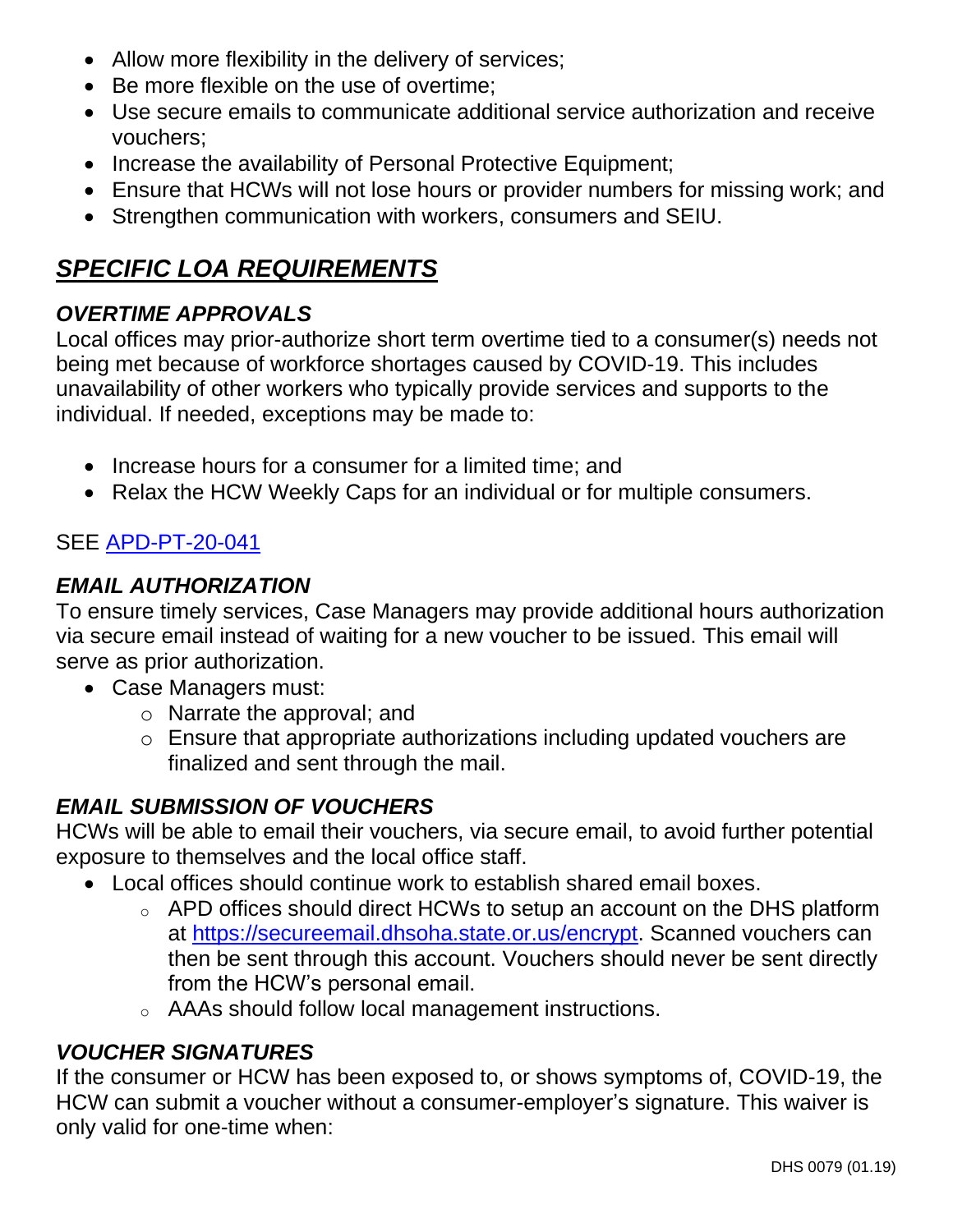- The HCW or Consumer has notified the local office of potential exposure or symptoms; and
- Either the Consumer or HCW is self-isolating or quarantining.

#### *PROVIDER NUMBERS*

No HCW will lose their provider number for missing work due to having contracted or been exposed to COVID-19. The HCW must notify the local office if they are unable to continue working because of exposure or contraction of the COVID-19. See PT:

#### *PROCESS FOR WHEN A HCW LOST PAYMENT DUE TO COVID-19*

When a HCW notifies the local office that they have missed work or lost a payment because of COVID-19, the local office staff will fill out an online form. The form will be signed and submitted electronically directly to the Benefit Trust through DocuSign. The form can be found at this link: <https://www.orhomecaretrust.org/hardship-pto/>

# *ADDITIONAL INFORMATION*

### *FINDING REPLACEMENT/RESPITE HCWs*

SEIU has created a document for Resources for Homecare Workers (HCW) and Personal Support Workers. SEIU will continue to update the document as new information comes available. The guide can be found here:

### [https://seiu503.org/member\\_news/covid-19-resources-for-homecare-and-personal](https://seiu503.org/member_news/covid-19-resources-for-homecare-and-personal-support-workers/)[support-workers/](https://seiu503.org/member_news/covid-19-resources-for-homecare-and-personal-support-workers/)

On this webpage, you will find a link under Respite Care that will provide a list of HCW who are available to work hours. Please provide this list to consumers who need respite workers due to COVID-19. Please also refer HCWs to this resource as they can click on a link to sign up to be included on the respite care list.

Additionally, please remember that you can assist consumers by generating a referral list from the Registry – Search for those available on short notice or in an emergency.

#### **Training/communication plan:**

### **Local/branch action required:**

### **Central office action required:**

| Field/stakeholder review: $\Box$ Yes $\Box$ No |  |  |  |
|------------------------------------------------|--|--|--|
|                                                |  |  |  |

### **If yes, reviewed by:**